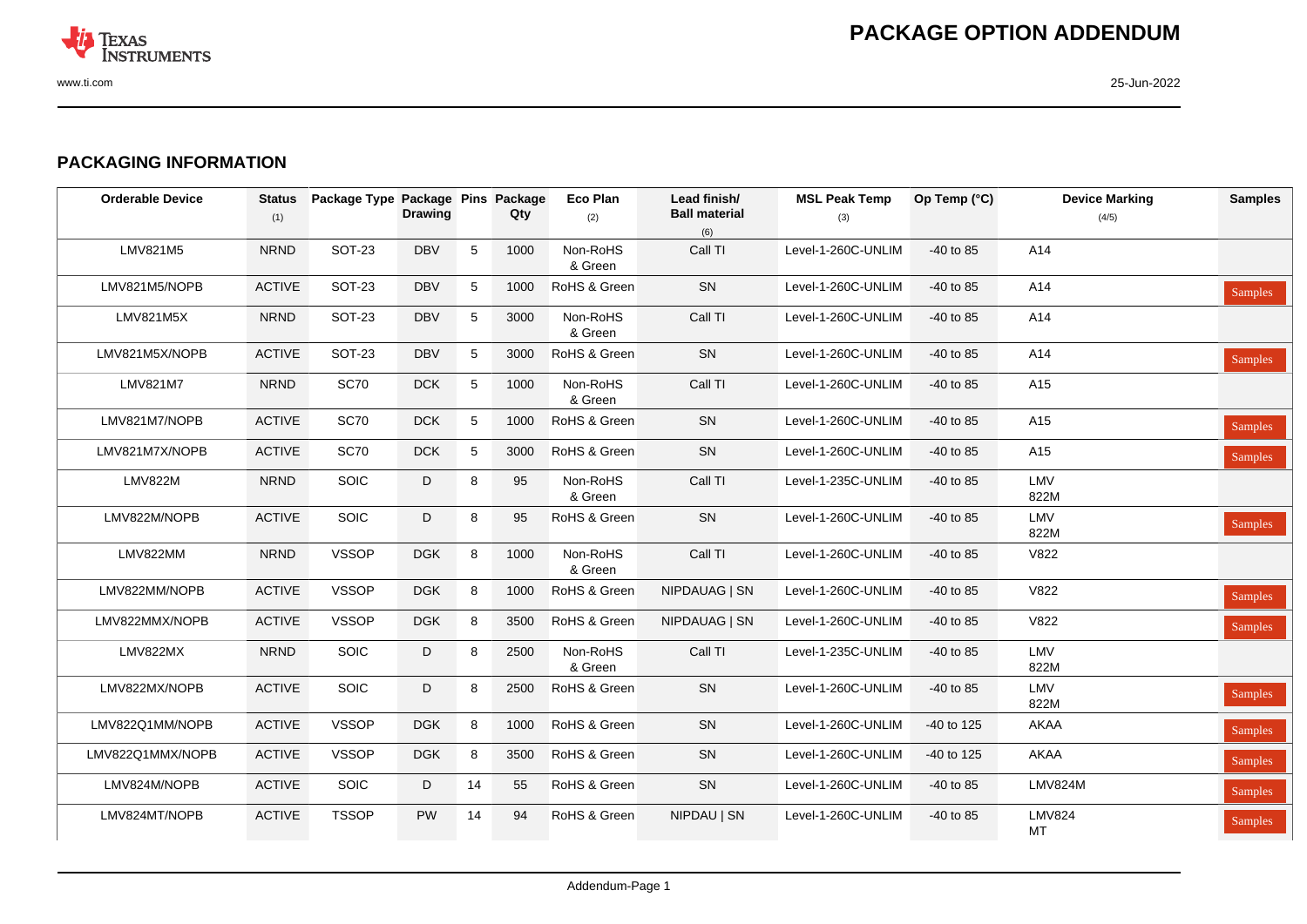| <b>Orderable Device</b> | <b>Status</b> | Package Type Package Pins |                |    | Package | Eco Plan            | Lead finish/         | <b>MSL Peak Temp</b> | Op Temp $(°C)$ | <b>Device Marking</b> | <b>Samples</b> |
|-------------------------|---------------|---------------------------|----------------|----|---------|---------------------|----------------------|----------------------|----------------|-----------------------|----------------|
|                         | (1)           |                           | <b>Drawing</b> |    | Qty     | (2)                 | <b>Ball material</b> | (3)                  |                | (4/5)                 |                |
|                         |               |                           |                |    |         |                     | (6)                  |                      |                |                       |                |
| LMV824MTX               | <b>NRND</b>   | <b>TSSOP</b>              | <b>PW</b>      | 14 | 2500    | Non-RoHS<br>& Green | Call TI              | Level-1-260C-UNLIM   | $-40$ to 85    | <b>LMV824</b><br>MT   |                |
| LMV824MTX/NOPB          | <b>ACTIVE</b> | <b>TSSOP</b>              | <b>PW</b>      | 14 | 2500    | RoHS & Green        | NIPDAU   SN          | Level-1-260C-UNLIM   | $-40$ to 85    | <b>LMV824</b><br>MT   | Samples        |
| LMV824MX/NOPB           | <b>ACTIVE</b> | <b>SOIC</b>               | D              | 14 | 2500    | RoHS & Green        | <b>SN</b>            | Level-1-260C-UNLIM   | $-40$ to 85    | LMV824M               | Samples        |
| LMV824NDGVR             | <b>ACTIVE</b> | <b>TVSOP</b>              | <b>DGV</b>     | 14 | 2000    | RoHS & Green        | <b>NIPDAU</b>        | Level-1-260C-UNLIM   | $-40$ to 125   | <b>MV824N</b>         | Samples        |
| LMV824Q1MA/NOPB         | <b>ACTIVE</b> | <b>SOIC</b>               | D              | 14 | 55      | RoHS & Green        | SN                   | Level-1-260C-UNLIM   | $-40$ to 125   | LMV824Q1<br>MA        | <b>Samples</b> |
| LMV824Q1MAX/NOPB        | <b>ACTIVE</b> | <b>SOIC</b>               | D              | 14 | 2500    | RoHS & Green        | <b>SN</b>            | Level-1-260C-UNLIM   | $-40$ to 125   | LMV824Q1<br>MA        | Samples        |
| LMV824Q1MT/NOPB         | <b>ACTIVE</b> | <b>TSSOP</b>              | <b>PW</b>      | 14 | 94      | RoHS & Green        | <b>SN</b>            | Level-1-260C-UNLIM   | $-40$ to 125   | <b>LMV824</b><br>Q1MT | Samples        |
| LMV824Q1MTX/NOPB        | <b>ACTIVE</b> | <b>TSSOP</b>              | <b>PW</b>      | 14 | 2500    | RoHS & Green        | <b>SN</b>            | Level-1-260C-UNLIM   | $-40$ to 125   | <b>LMV824</b><br>Q1MT | Samples        |

**(1)** The marketing status values are defined as follows:

**ACTIVE:** Product device recommended for new designs.

**LIFEBUY:** TI has announced that the device will be discontinued, and a lifetime-buy period is in effect.

**NRND:** Not recommended for new designs. Device is in production to support existing customers, but TI does not recommend using this part in a new design.

**PREVIEW:** Device has been announced but is not in production. Samples may or may not be available.

**OBSOLETE:** TI has discontinued the production of the device.

<sup>(2)</sup> RoHS: TI defines "RoHS" to mean semiconductor products that are compliant with the current EU RoHS requirements for all 10 RoHS substances, including the requirement that RoHS substance do not exceed 0.1% by weight in homogeneous materials. Where designed to be soldered at high temperatures, "RoHS" products are suitable for use in specified lead-free processes. TI may reference these types of products as "Pb-Free".

**RoHS Exempt:** TI defines "RoHS Exempt" to mean products that contain lead but are compliant with EU RoHS pursuant to a specific EU RoHS exemption.

Green: TI defines "Green" to mean the content of Chlorine (CI) and Bromine (Br) based flame retardants meet JS709B low halogen requirements of <=1000ppm threshold. Antimony trioxide based flame retardants must also meet the <=1000ppm threshold requirement.

**(3)** MSL, Peak Temp. - The Moisture Sensitivity Level rating according to the JEDEC industry standard classifications, and peak solder temperature.

**(4)** There may be additional marking, which relates to the logo, the lot trace code information, or the environmental category on the device.

**(5)** Multiple Device Markings will be inside parentheses. Only one Device Marking contained in parentheses and separated by a "~" will appear on a device. If a line is indented then it is a continuation of the previous line and the two combined represent the entire Device Marking for that device.